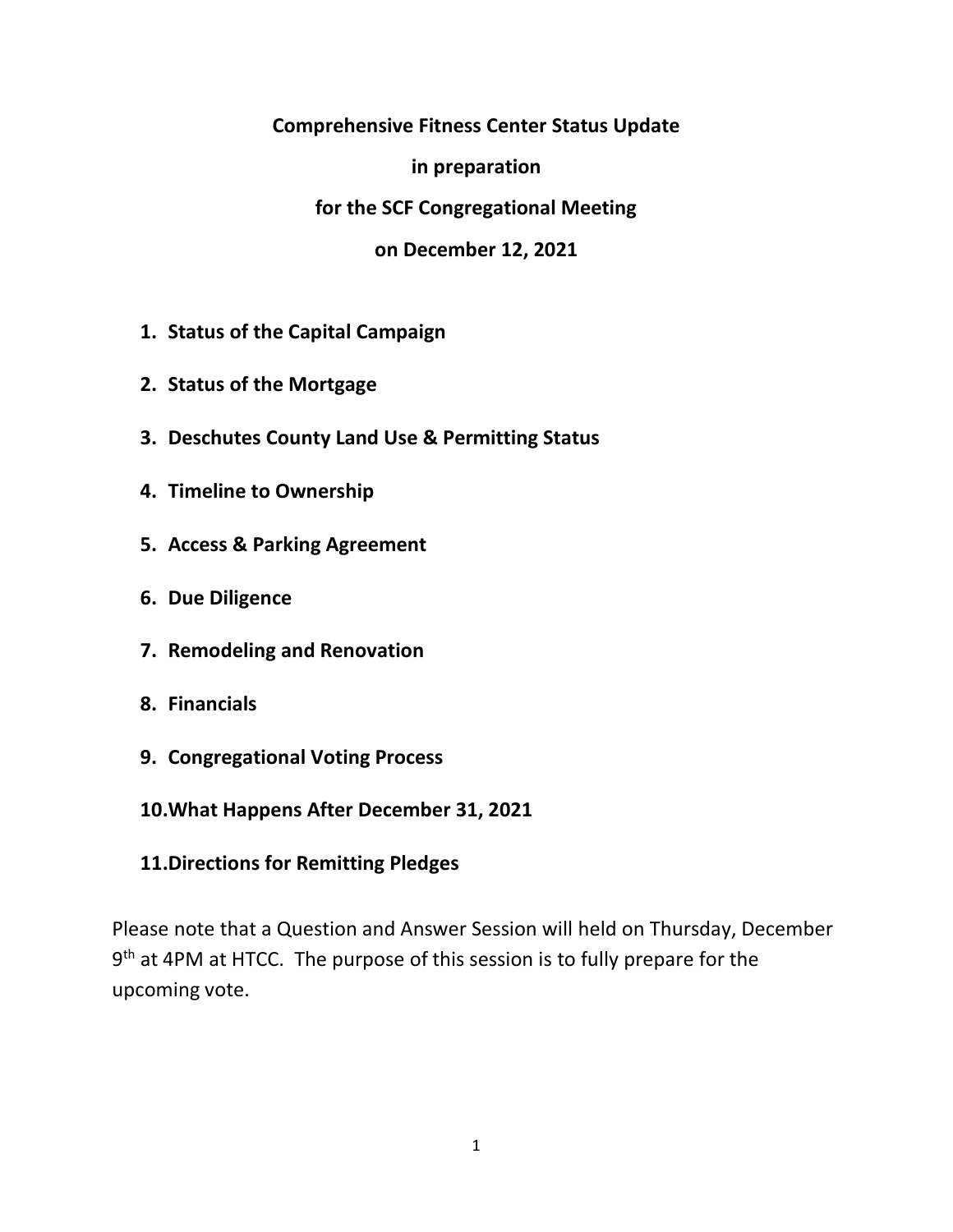# **1. Status of the Capital Campaign**

The SCF Capital Campaign has been overwhelmingly successful with pledges totally just over \$1.7 million having been received to date. The number pledges received stands at 85 out of possible 149, or 56% participation. The pledges for this year stand at over \$800,000. This amount will allow us to make our down payment, reimburse the SCF Reserve Fund and have significant dollars available to begin the renovations. With more than \$200,000 per year having been pledged for the next four years, we should have sufficient funds available to complete the renovations and begin to reduce our debt.

Quite a few of you have indicated that you want to get your 2021 donation submitted before the end of the calendar year in order to get the appropriate charitable deduction. Detailed later in this update will be a process on how to begin remitting your pledge payments and the process to transfer assets such as stocks, RMDs, and other securities.

# **2. Status of Mortgage Lending**

Our loan from the ELCA Mission Fund has been approved and they await our request to close. The loan amount is \$900,000 for 25 years and an interest rate of 3.875%. Our loan is considered a commercial loan, thus the slightly higher interest rate. Our monthly loan payments will be \$4,689. We will be able to buy down and re-amortize the loan as we are able.

## **3. Deschutes County Land Use Permitting Status**

The entire Sunriver Fitness and Aquatics Center (SFAC) property is one legal parcel and must be subdivided into two parcels to allow SCF purchase of the Academy building and the adjacent property. Following the June 5th congregational authorization, the application and extensive supporting documents were prepared for Deschutes County approval of a "Minor Partition" and two "Site Plans" (one for the property being purchased by SCF and one for the remaining property). Those documents were submitted to the County on July 26th. Unfortunately, the County notified us that they considered the application incomplete on August 25th which began an iterative process of identifying issues of concern and preparation of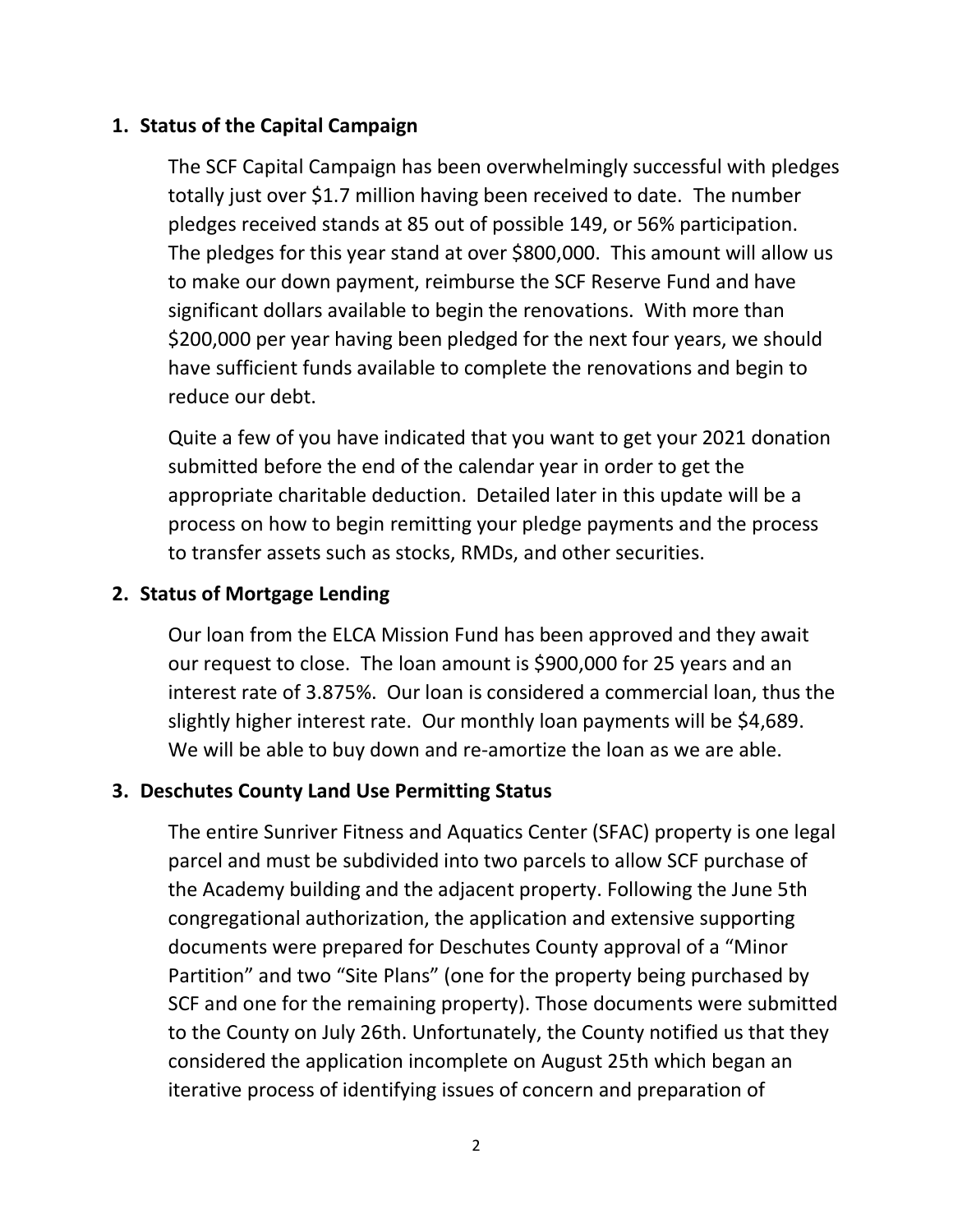responses by our consulting team. The County finally accepted the application as complete on October 8th.

The County is allowed sixty (60) days following receipt of a complete application to render a decision. Consequently, a decision on our application is expected by December 7th. Any interested parties are then allowed an opportunity to appeal the decision. It is very unlikely that any appeals will be received since there has been little interest in the application by the surrounding community. Consequently, completion of the approval process and recording of the "Minor Partition" are predicted to occur in mid to late January 2022.

#### **4. Timeline to Ownership**

Recording of the aforementioned "Minor Partition" creates a legal parcel and allows closing purchase of the property. Closing the purchase is predicted in late January or early February 2022.

#### **5. Access and Parking Agreement**

The "Minor Partition" includes 51 parking stalls in the parcel being purchased by SCF and 75 parking stalls in the parcel being retained by SFAC. The purchase agreement included a provision for both parties to enter into an agreement for reciprocal use (sharing) by both parties of access from Cottonwood Road and all parking. An agreement has been drafted by a real estate attorney and will be recorded concurrent with purchase closing.

Parking stalls along the north, east and south sides of the Holy Trinity Catholic Church (HTCC) building are owned by HTCC. Parking along the west side of HTCC is part of the parcel being purchased by SCF. HTCC is not a party to the access and parking agreement described in the preceding paragraph.

#### **6. Due Diligence**

Evaluation of critical building systems by qualified contractors has been completed during the past several months. Results are as follows: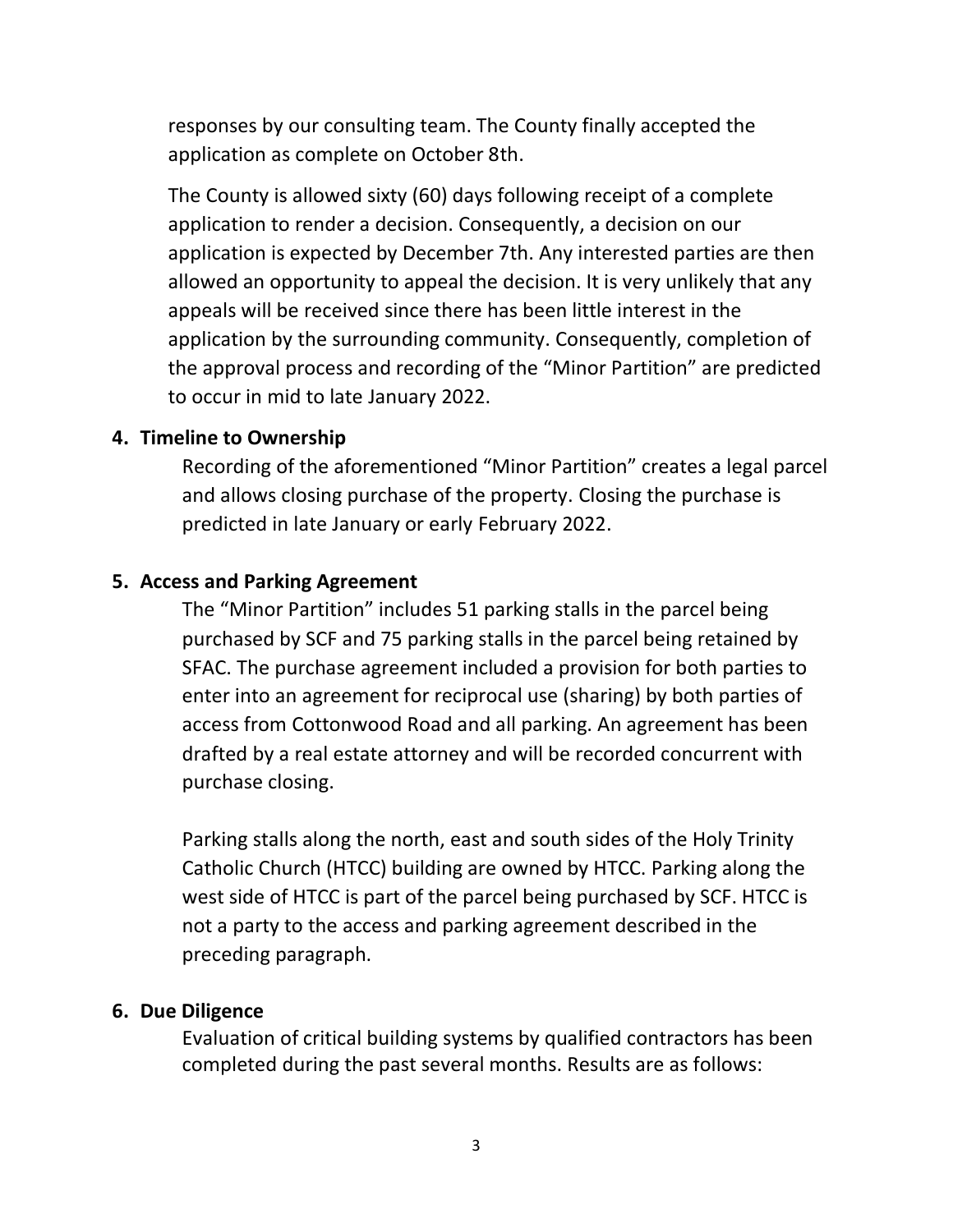- The building has eight (8) furnaces and eight (8) air conditioning units serving various sections of the building. Mountain View Heating operated all the systems and recommended that two (2) furnaces and one (1) air conditioning unit should be replaced.
- Otis Elevator operated the hydraulic elevator and concluded that the elevator system is in good condition with no repairs required.
- The electrical systems were inspected with the conclusion that the fire alarm system should be replaced, and a variety of minor repairs are required.
- The siding on the south wall of the building is in poor condition. Two contractors were consulted and provided two (2) options – remove and replace the siding or repair and repaint the siding. The latter option is predicted to provide 5-7 years of continued service.
- The standing seam metal roof is in good condition except for minor repairs.

Work to address the aforementioned deficiencies is included in the proposed renovation budget for 2022.

## **7. Remodeling/Renovation**

Cole Architects prepared a conceptual design for the new building and presented it to the congregation on July 28th. A conceptual design is intended to present opportunities envisioned by the architect and begin the process of evaluation by the congregation and subsequent refinement of the design.

Reactions to the conceptual design have been discussed with the pastoral staff and some user groups. For example, a meeting was held with the bell choir director and several members and preferences for bell storage and rehearsal space were identified.

An acoustical engineer has visited the building, taken acoustic readings in the proposed sanctuary, and provided preliminary recommendations regarding necessary acoustic mitigation.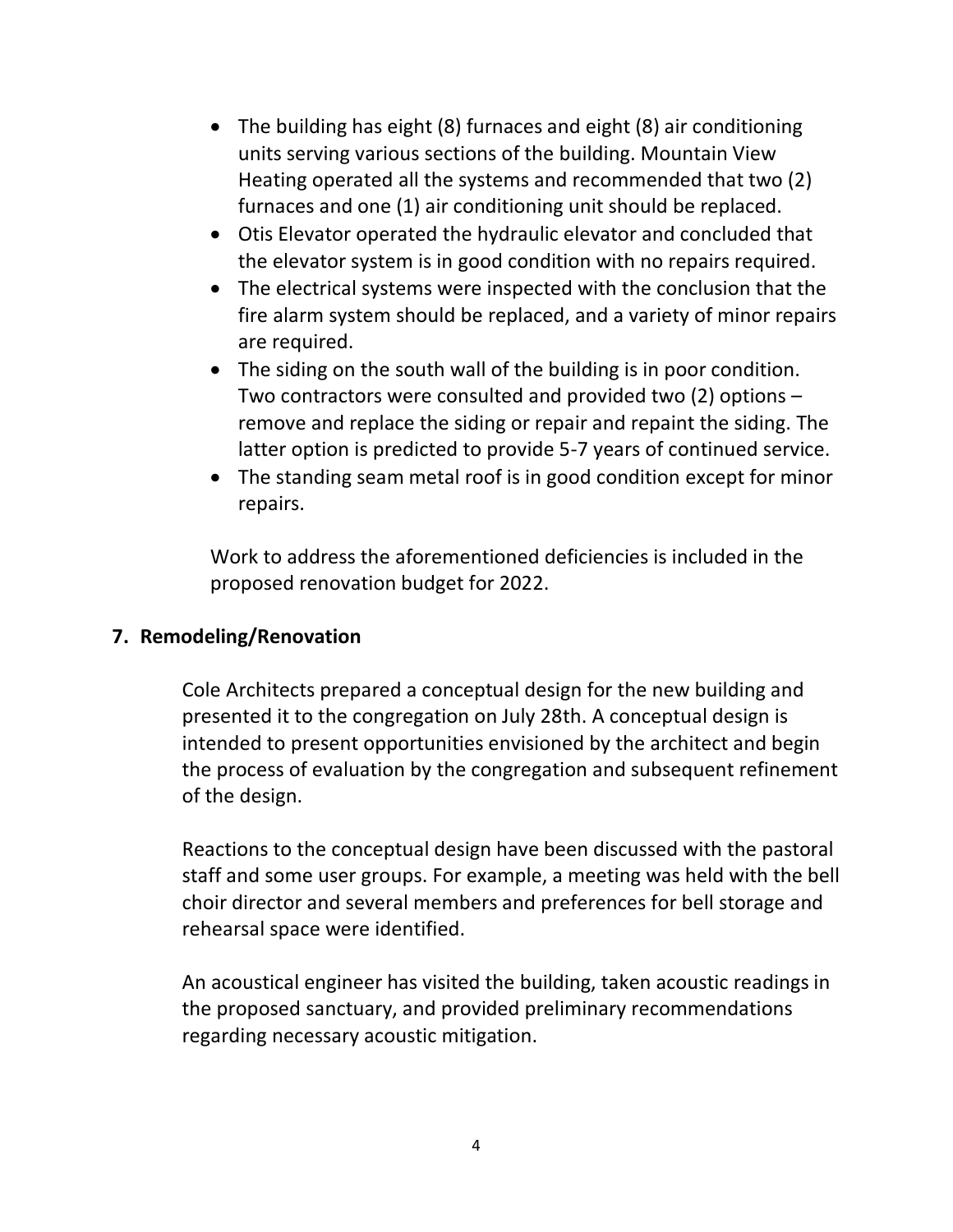R&H Construction has reviewed the conceptual design, consulted with the architect and prepared a preliminary budget estimate with input from various specialty contractors. The estimate identifies basic improvements necessary to create a functioning worship space and several additive alternates.

Additional work by the architect and supporting consultants to refine the design will commence following the December 12th congregational meeting.

## **8. Financials**

On June 5th, the congregation authorized expenditure of \$176,000 for work necessary to answer the questions necessary to evaluate the potential purchase. Costs through October 31 are approximately \$100,000 and include the following:

- \$25,000 purchase earnest money
- \$44,000 land use permitting consultants and County fees
- \$4,500 real estate attorney
- \$1,500 due diligence (see item 6 above)
- \$12,000 remodeling/renovation conceptual design
- \$13,000 -- capital campaign advisor

Additional costs will be incurred to complete the land use permitting, access and parking agreement and capital campaign. However, total costs will not exceed the \$176,000 authorization.

Based upon the pledges for 2021-2022, the anticipated capital campaign expenditures in 2022 are as follows:

\$325,000 – purchase closing \$176,000 – Reserve Fund repayment \$31,250 – realtor's fee \$10,000 – mitigations required by land use decision \$18,000 – south wall repair and paint entire building exterior \$30,000 – HVAC systems repairs \$441,000 – sanctuary remodeling/renovation \$50,000 – contingency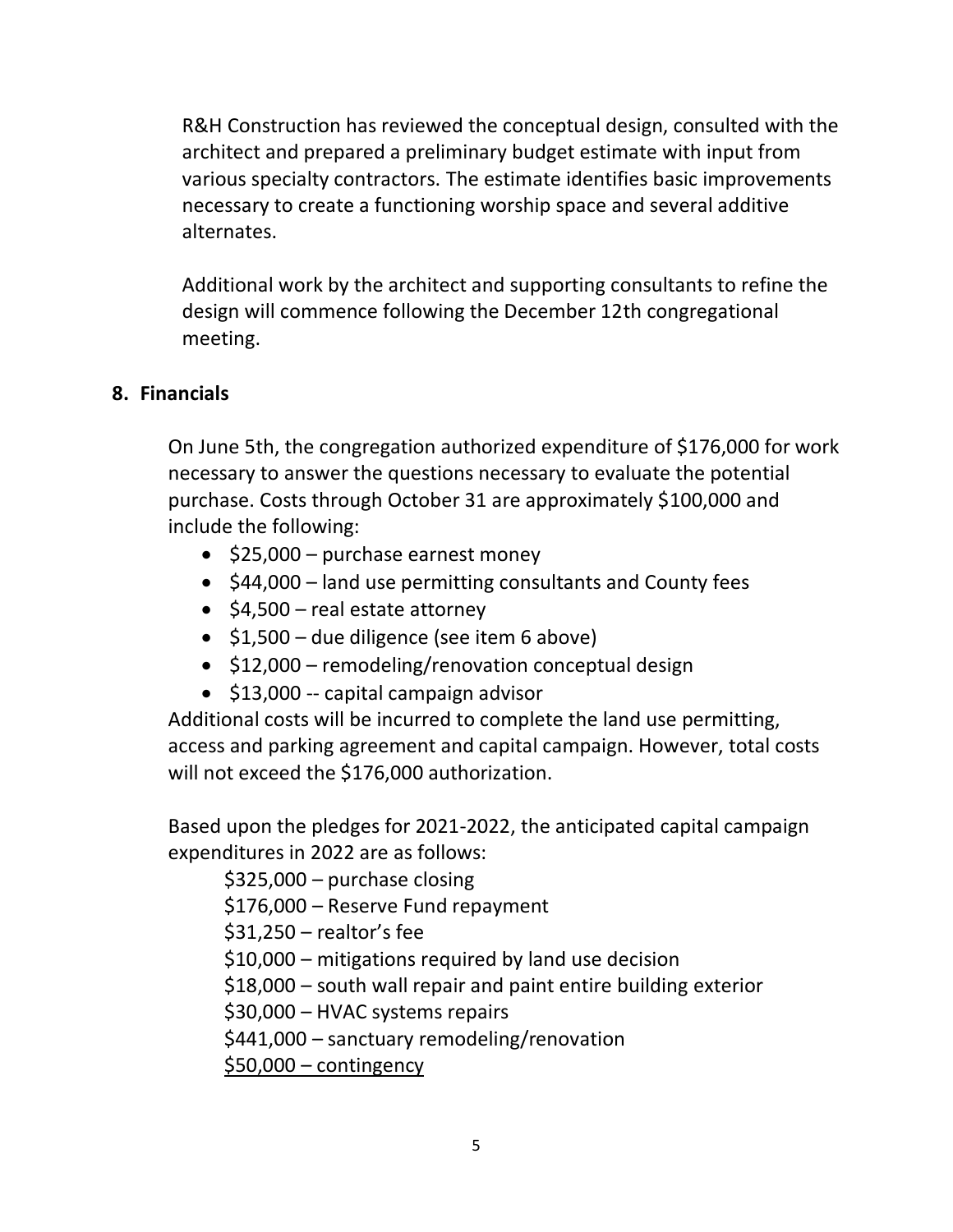# **\$1,081,250 – 2022 Total**

Additional remodeling/renovation will occur in 2023, 2024 and 2025. The work may occur earlier if donations exceed present 2021-2022 pledges of \$1.085M. The following projects and likely costs are possible:

- Upgraded kitchen -- \$75,000
- Windows in sanctuary south wall -- \$75,000
- Entry Porte Cochere -- \$70,000

# 9. **What Will the Upcoming Congregational Voting Process Look Like**?

**Sunday, December 12, 2021,** is the date the Managing Board has set for the congregational vote for approval of the purchase of the academy portion of the Sunriver Fitness and Aquatics Facility, SFAC. Two weeks prior to the vote, each member will receive a ballot and instructions for its completion and submission. Ballots will be available in electronic form as well as traditional paper ballots. Regardless of the type of ballot chosen, each requires the signature of the member casting the ballot.

In order to be counted, the ballots must be received by the time the President of the Managing Board calls for the vote at the congregational meeting Sunday, December 12, 2021. Ballots may be returned to the church office any time prior to December  $12<sup>th</sup>$  or delivered in person the day of the election. Mail early if returning by traditional mail to allow extra time for the current delays the postal service is experiencing as well as to accommodate for the increased volume of holiday mail.

The Managing Board will be hosting an informational session on Thursday, December 9th regarding the SFAC purchase. This session will provide you with an opportunity to ask questions about items not included in this update.

## **10.What Happens After December 31, 2021**

As you may be aware, the Catholics have informed us that a December 31 exit from HTTC is mandatory. The following options are being pursued to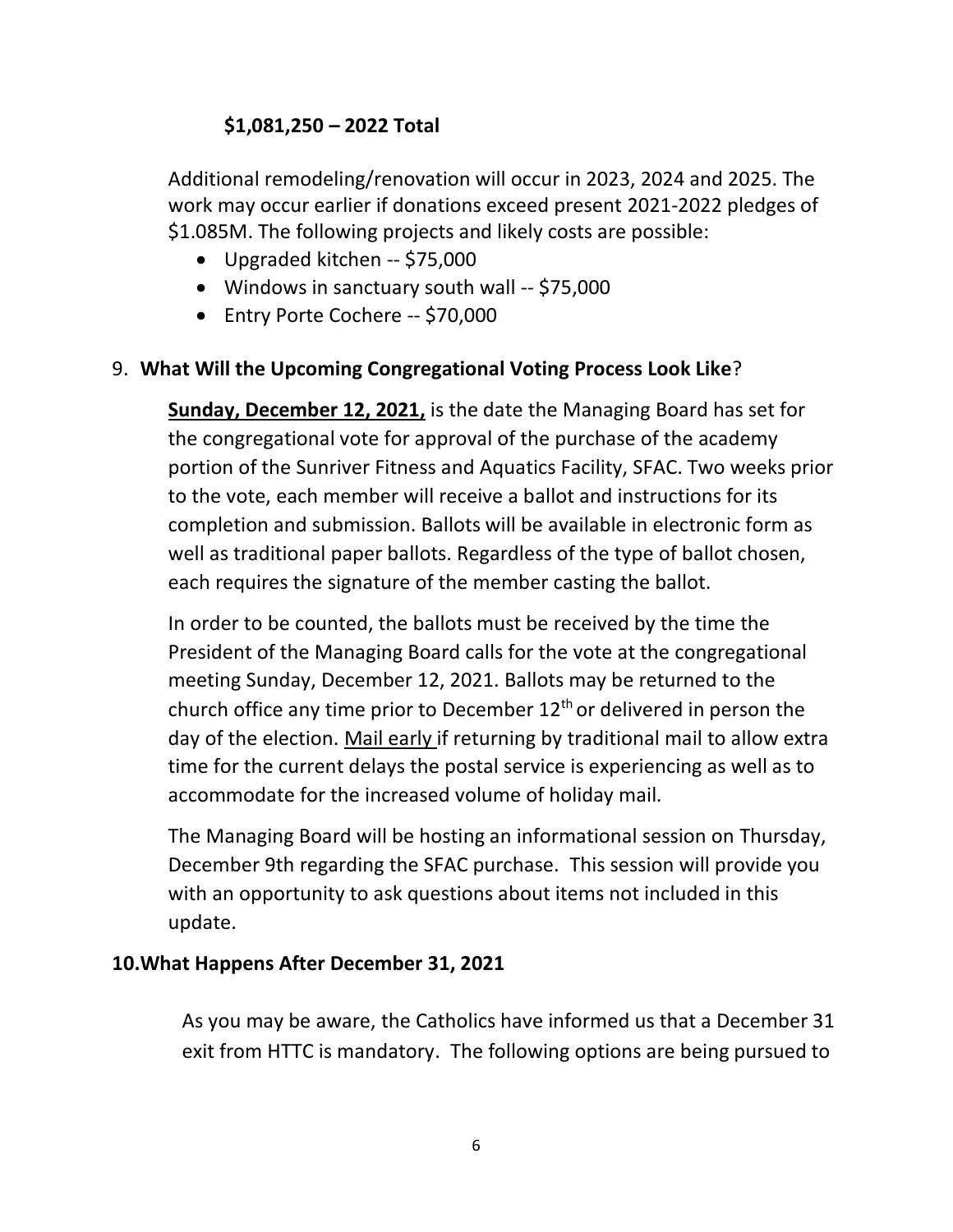serve as temporary space until we are able to complete renovations of the Fitness Center to create a sanctuary.

- a) Arrangements are being pursued with the owners of the Fitness Center to allow SCF to utilize what is known as the Fireside Room, in the aquatics building on a temporary basis until key renovations have been completed and we can begin using our sanctuary space. There are several issues regarding utility access that must be resolved before we will know for certain.
- b) In parallel, discussions have been re-opened with the SROA regarding the temporary use of the SHARC until our basic renovations have been completed. They are amenable to our using Benham Hall and it is on hold until we determine if the SFAC Fireside Room is usable.
- c) A third option will be to use the large upstairs room of the academy building while renovations are completed.

The goal is to have an option finalized before December  $1<sup>st</sup>$  in order to facilitate final move arrangements.

Additionally, arrangements have been made to lease an office space in the Sunriver Business Park on a month-to-month basis commencing December 1 at a very modest cost.

#### **11.Direction on Remitting Pledges**

Outlined below is the process that you will use to remit your pledges.

## **I. Transfer of Assets**

- a) Inform your financial advisor of your intent to transfer assets.
- b) There is an asset transfer request form included with this update or your financial advisor may have a form they prefer to use.
- c) Provide your advisor with the following information.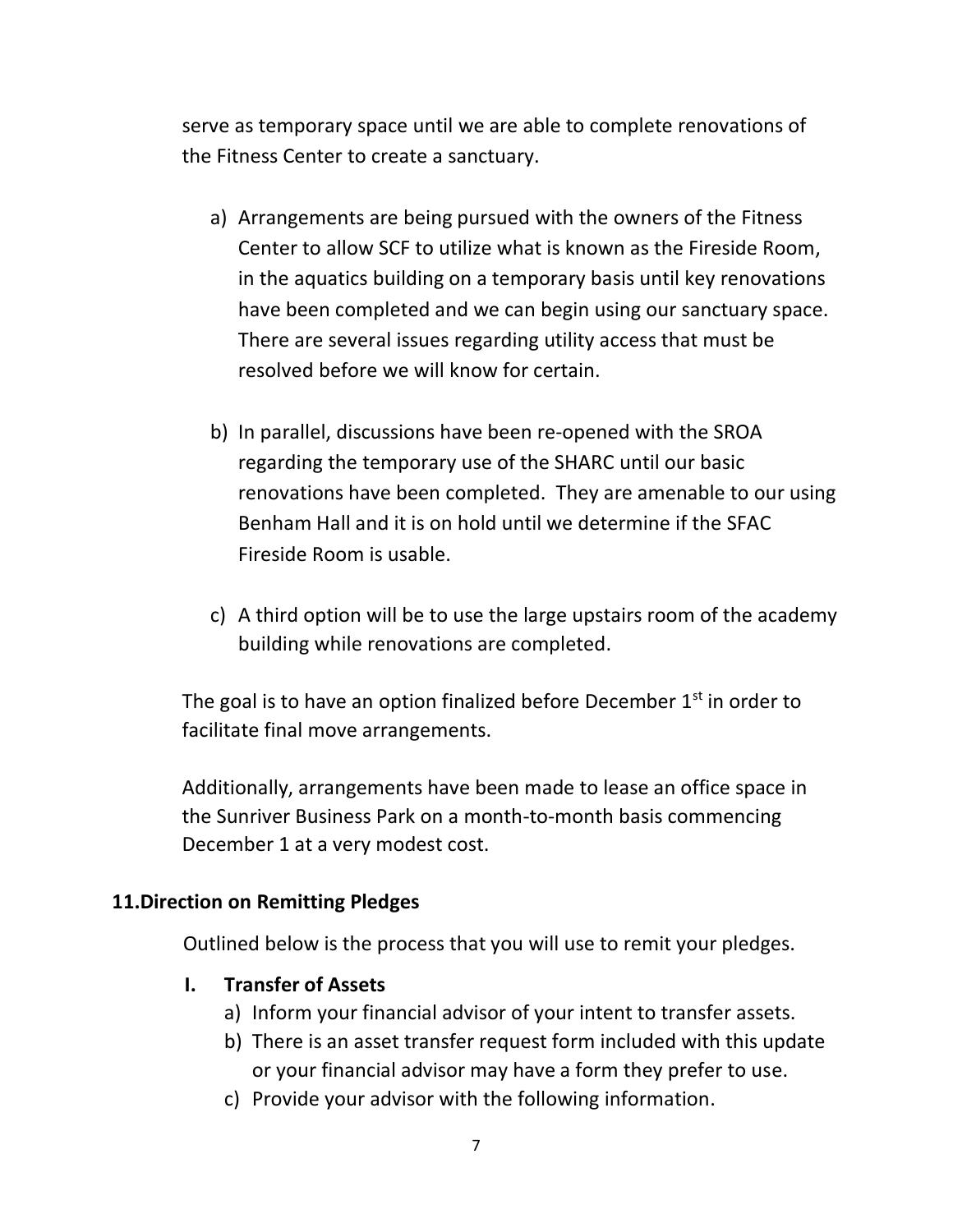CAPSTONE WEALTH MANAGEMENT Sunriver Christian Fellowship Account 1051 NW Bond Street, #200 Bend, OR 97701 Account Number: 4V V039994 DTC: 0443 Contact: Michael Conrads (541-330-0266

d) Regardless of the form used, send a copy of the Transfer Request form to Capstone and the SCF Treasurer or the Chair, SCF Capital Campaign.

#### **II. Payment with Checks**

- a) Checks should be made payable to the "SCF Capital Campaign" with "2021 Pledge Payment" in the Memo Line
- b) Checks can be mailed to SCF with "Capital Campaign" written on the envelope, dropped at the SCF office, and put in the Sunday Offering plate
- **III. Acceptance of Pledge Payments Prior to Congregational Approval** Because we are providing the opportunity for you to remit payment of your pledge prior to final congregational approval to purchase the Fitness Center, you will have the following options for disposition of your payment should the approval fail:
	- a) You can request a full refund of your payment.
	- b) You can request that the monies be used for a designated purpose, i.e., the Endowment Fund, UPCAP or other SCF ministry
	- c) You can request that the payment be held in escrow and used to offset your annual Stewardship giving.